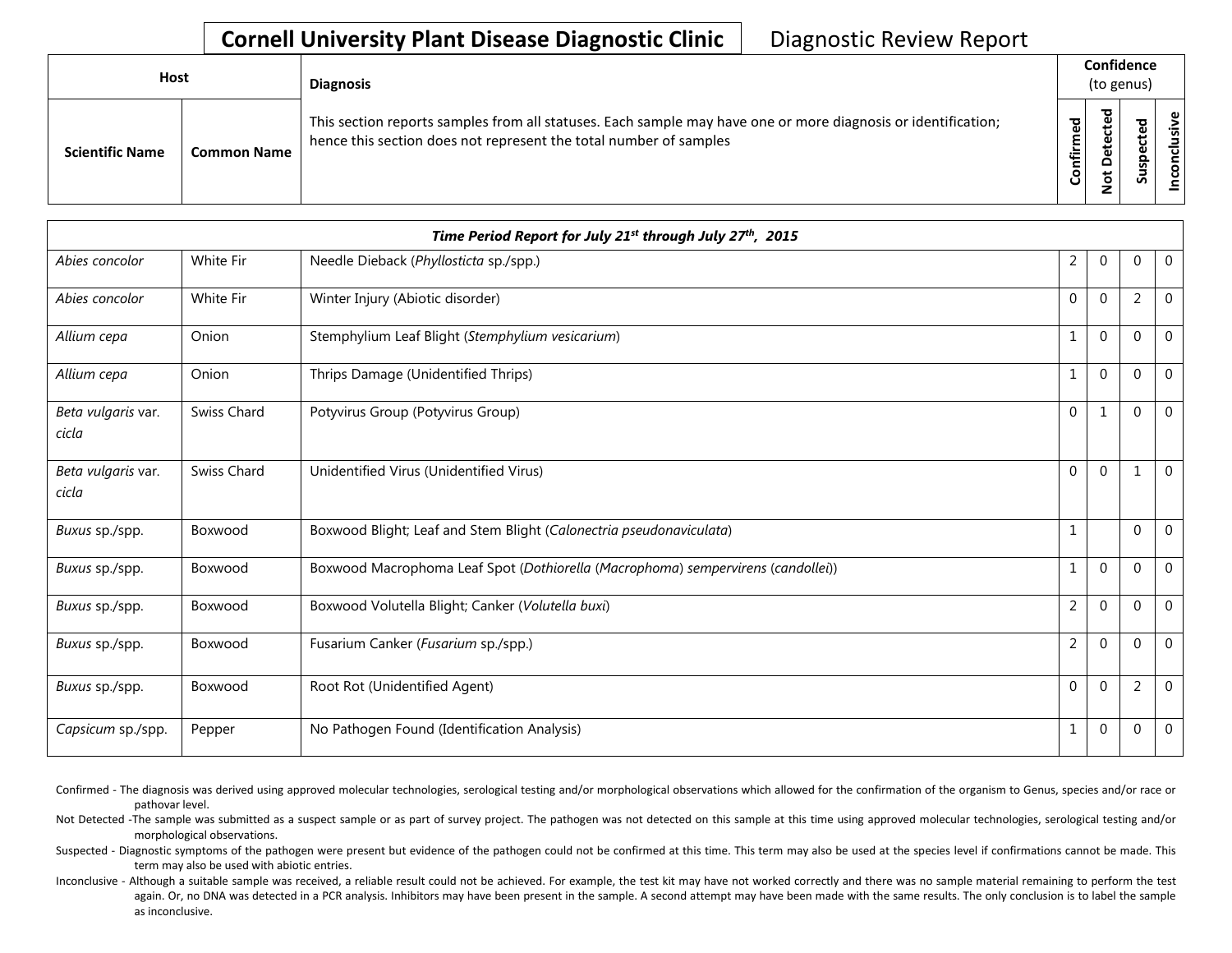| Host                   |                    | <b>Diagnosis</b>                                                                                                                                                                   |                            | Confidence<br>(to genus) |                |           |  |
|------------------------|--------------------|------------------------------------------------------------------------------------------------------------------------------------------------------------------------------------|----------------------------|--------------------------|----------------|-----------|--|
| <b>Scientific Name</b> | <b>Common Name</b> | This section reports samples from all statuses. Each sample may have one or more diagnosis or identification;<br>hence this section does not represent the total number of samples | ᅙ<br>Φ<br>nfirm<br>$\circ$ | ᇃ<br>۵<br>سە<br>۰        | ⊻<br><u>പ്</u> | ്ധി<br>"。 |  |

| Capsicum sp./spp.            | Pepper                    | Root Damage (Abiotic disorder)                                      | 0            | $\overline{0}$ |              | $\mathbf 0$  |
|------------------------------|---------------------------|---------------------------------------------------------------------|--------------|----------------|--------------|--------------|
| Chamaecyparis<br>obtusa      | Hinoki<br>Falsecypress    | Not Pathogen; Saprophyte (Secondary Agents; Saprophytes; Unspecif.) | $\mathbf{1}$ | $\Omega$       | $\Omega$     | $\mathbf 0$  |
| Chamaecyparis                | Hinoki                    | Unknown Abiotic Disorder (Abiotic disorder)                         | $\mathbf 0$  | $\mathbf 0$    | $\mathbf{1}$ | $\mathbf 0$  |
| obtusa                       | Falsecypress              |                                                                     |              |                |              |              |
| Juniperus chinensis<br>aurea | Golden Pfitzer<br>juniper | Not Pathogen; Saprophyte (Secondary Agents; Saprophytes; Unspecif.) | $\mathbf{1}$ | $\Omega$       | $\Omega$     | $\mathbf 0$  |
| Juniperus chinensis<br>aurea | Golden Pfitzer<br>juniper | Unknown Abiotic Disorder (Abiotic disorder)                         | $\mathbf 0$  | $\Omega$       |              | $\mathbf 0$  |
| Lycopersicon<br>sp./spp.     | Tomato                    | Late Blight (Phytophthora infestans)                                | 0            | $\mathbf{1}$   | $\Omega$     | $\mathbf 0$  |
| Lycopersicon<br>sp./spp.     | Tomato                    | Leaf Blight; Leaf Spot (Botrytis sp./spp.)                          | $1\,$        | $\Omega$       | $\Omega$     | $\mathbf{0}$ |
| Malus sylvestris             | Common Apple              | Fire Blight (Erwinia amylovora)                                     | $\mathbf{1}$ | $\mathbf 0$    | $\Omega$     | $\mathbf 0$  |
| Morus sp./spp.               | Mulberry                  | Leaf Spot (Mycosphaerella (Phloeospora) mori (maculans))            | $\mathbf{1}$ | $\Omega$       | $\Omega$     | $\mathbf{0}$ |
| Picea pungens<br>glauca      | Kosters Blue<br>spruce    | Beetles (Order coleoptera)                                          | 1            | $\mathbf{0}$   | $\Omega$     | $\mathbf 0$  |

Confirmed - The diagnosis was derived using approved molecular technologies, serological testing and/or morphological observations which allowed for the confirmation of the organism to Genus, species and/or race or pathovar level.

Not Detected -The sample was submitted as a suspect sample or as part of survey project. The pathogen was not detected on this sample at this time using approved molecular technologies, serological testing and/or morphological observations.

Suspected - Diagnostic symptoms of the pathogen were present but evidence of the pathogen could not be confirmed at this time. This term may also be used at the species level if confirmations cannot be made. This term may also be used with abiotic entries.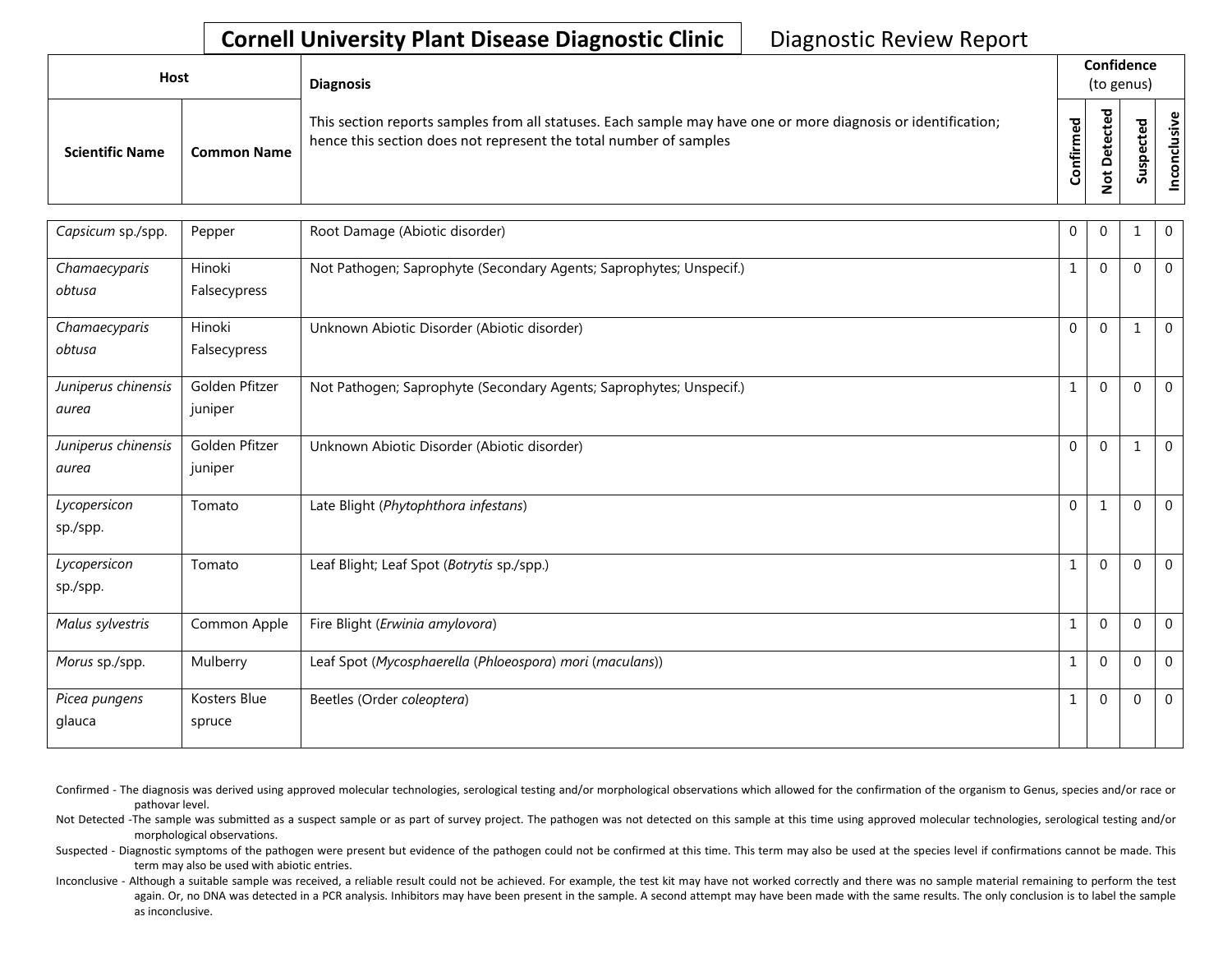| Host                   |                    | <b>Diagnosis</b>                                                                                                                                                                   |                   | Confidence<br>(to genus)                |                                                          |            |
|------------------------|--------------------|------------------------------------------------------------------------------------------------------------------------------------------------------------------------------------|-------------------|-----------------------------------------|----------------------------------------------------------|------------|
| <b>Scientific Name</b> | <b>Common Name</b> | This section reports samples from all statuses. Each sample may have one or more diagnosis or identification;<br>hence this section does not represent the total number of samples | ਠ<br>Φ<br>Confiri | cted<br>ete<br>≏<br>$\overline{\sigma}$ | $\overline{\phantom{a}}$<br>요<br>ن<br>௨<br><b>i</b><br>ౘ | usiv<br>უ. |

| Picea pungens     | Kosters Blue  | Cytospora Canker; Dieback (Cytospora sp./spp.)                      | $\mathbf 0$  | $\Omega$     |                | $\mathbf 0$    |
|-------------------|---------------|---------------------------------------------------------------------|--------------|--------------|----------------|----------------|
| glauca            | spruce        |                                                                     |              |              |                |                |
| Picea pungens     | Kosters Blue  | Dieback; Canker (Diplodia sp./spp.)                                 | $\mathbf{1}$ | $\Omega$     | $\mathbf 0$    | $\mathbf 0$    |
| glauca            | spruce        |                                                                     |              |              |                |                |
| Picea pungens     | Kosters Blue  | Unknown Abiotic Disorder (Abiotic disorder)                         | $\Omega$     | $\Omega$     | 1              | $\mathbf 0$    |
| glauca            | spruce        |                                                                     |              |              |                |                |
| Picea sp./spp.    | Spruce        | High Soil Moisture (Abiotic disorder)                               | $\Omega$     | $\Omega$     | $\mathbf{1}$   | $\overline{0}$ |
| Picea sp./spp.    | Spruce        | Not Pathogen; Saprophyte (Secondary Agents; Saprophytes; Unspecif.) | 1            | $\Omega$     | $\Omega$       | $\mathbf 0$    |
| Picea sp./spp.    | Spruce        | Root Damage (Abiotic disorder)                                      | $\Omega$     | $\Omega$     | -1             | $\mathbf 0$    |
| Prunus            | Cherry-laurel | Crown Rot; Root Rot; Stem Rot (Phytophthora sp./spp.)               | $\Omega$     | $\mathbf{1}$ | $\mathbf 0$    | $\overline{0}$ |
| laurocerasus      |               |                                                                     |              |              |                |                |
| Prunus            | Cherry-laurel | Phomopsis Blight (Phomopsis sp./spp.)                               | 1            | $\Omega$     | $\mathbf 0$    | $\mathbf 0$    |
| laurocerasus      |               |                                                                     |              |              |                |                |
| Prunus            | Cherry-laurel | Wood Boring Insect Damage (Unidentified Wood Boring Insect)         | 1            | $\Omega$     | $\mathbf 0$    | $\Omega$       |
| laurocerasus      |               |                                                                     |              |              |                |                |
| Quercus palustris | Pin Oak       | Insect Damage (Unidentified Insect)                                 | $\mathbf{1}$ | $\Omega$     | $\mathbf 0$    | $\overline{0}$ |
| Quercus palustris | Pin Oak       | Pine Oak Gall Rust (Cronartium quercuum)                            | 1            | $\Omega$     | $\overline{0}$ | $\mathbf 0$    |

Confirmed - The diagnosis was derived using approved molecular technologies, serological testing and/or morphological observations which allowed for the confirmation of the organism to Genus, species and/or race or pathovar level.

Not Detected -The sample was submitted as a suspect sample or as part of survey project. The pathogen was not detected on this sample at this time using approved molecular technologies, serological testing and/or morphological observations.

Suspected - Diagnostic symptoms of the pathogen were present but evidence of the pathogen could not be confirmed at this time. This term may also be used at the species level if confirmations cannot be made. This term may also be used with abiotic entries.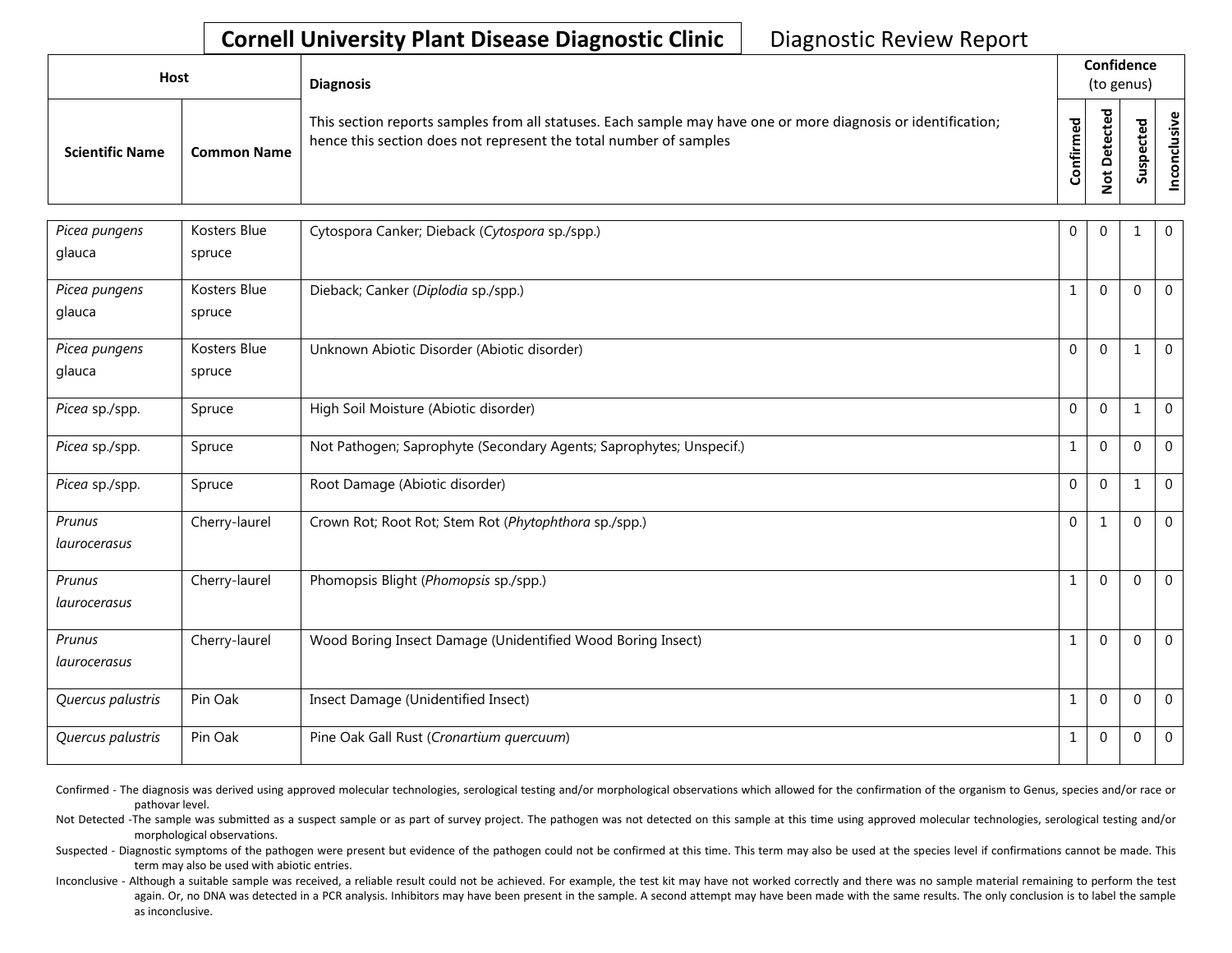| Host                   |                    | <b>Diagnosis</b>                                                                                                                                                                   |                                | Confidence<br>(to genus)                                 |                             |                             |
|------------------------|--------------------|------------------------------------------------------------------------------------------------------------------------------------------------------------------------------------|--------------------------------|----------------------------------------------------------|-----------------------------|-----------------------------|
| <b>Scientific Name</b> | <b>Common Name</b> | This section reports samples from all statuses. Each sample may have one or more diagnosis or identification;<br>hence this section does not represent the total number of samples | $\overline{e}$<br>Ě<br>Confiri | ᅙ<br>ω<br>ω<br>۵<br>۵<br>$\overline{\sigma}$<br>-<br>c., | ᅙ<br>Φ<br>ပ<br>௨<br>S<br>ഗ് | usive<br>᠊ᠣ<br>$\circ$<br>ت |

| Quercus rubra           | Northern Red<br>oak | Armillaria Root Rot (Armillaria sp./spp.)                  | 1              | $\Omega$       | $\mathbf{0}$   | $\mathbf 0$    |
|-------------------------|---------------------|------------------------------------------------------------|----------------|----------------|----------------|----------------|
| Quercus shumardii       | Shumard Oak         | Crown and Root Rot (Phytophthora sp./spp.)                 | $\Omega$       | $\mathbf{1}$   | $\Omega$       | $\mathbf{0}$   |
| Quercus shumardii       | Shumard Oak         | Pine Oak Gall Rust (Cronartium quercuum)                   |                | $\Omega$       | $\Omega$       | $\mathbf{0}$   |
| Quercus shumardii       | Shumard Oak         | Unknown Abiotic Disorder (Abiotic disorder)                | $\mathbf 0$    | $\Omega$       | 1              | $\overline{0}$ |
| Quercus sp./spp.<br>red | Red Oaks            | Additional Sample Requested (Identification Analysis)      | $\overline{2}$ | $\Omega$       | $\Omega$       | $\mathbf{0}$   |
| Quercus sp./spp.<br>red | <b>Red Oaks</b>     | Discula Anthracnose (Discula sp./spp.)                     | $\mathbf{1}$   | $\Omega$       | $\Omega$       | $\mathbf 0$    |
| Quercus sp./spp.<br>red | Red Oaks            | Oak Wilt (Ceratocystis fagacearum)                         | $\Omega$       | $\overline{2}$ | $\mathbf 0$    | $\mathbf 0$    |
| Quercus sp./spp.<br>red | Red Oaks            | Pine Oak Gall Rust (Cronartium quercuum)                   | $\Omega$       | $\Omega$       | $\overline{2}$ | $\mathbf{0}$   |
| Taxus sp./spp.          | Yew                 | Phomopsis Twig Blight (Diaporthe (ana. Phomopsis) occulta) | $\mathbf{1}$   | $\Omega$       | $\Omega$       | $\mathbf 0$    |
| Taxus sp./spp.          | Yew                 | Unknown Abiotic Disorder (Abiotic disorder)                | $\mathbf{0}$   | $\Omega$       | 1              | $\mathbf 0$    |
| Tsuga sp./spp.          | Hemlock             | Botrytis Blight (Botrytis sp./spp.)                        | 1              | $\Omega$       | $\Omega$       | $\mathbf 0$    |

Confirmed - The diagnosis was derived using approved molecular technologies, serological testing and/or morphological observations which allowed for the confirmation of the organism to Genus, species and/or race or pathovar level.

Not Detected -The sample was submitted as a suspect sample or as part of survey project. The pathogen was not detected on this sample at this time using approved molecular technologies, serological testing and/or morphological observations.

Suspected - Diagnostic symptoms of the pathogen were present but evidence of the pathogen could not be confirmed at this time. This term may also be used at the species level if confirmations cannot be made. This term may also be used with abiotic entries.